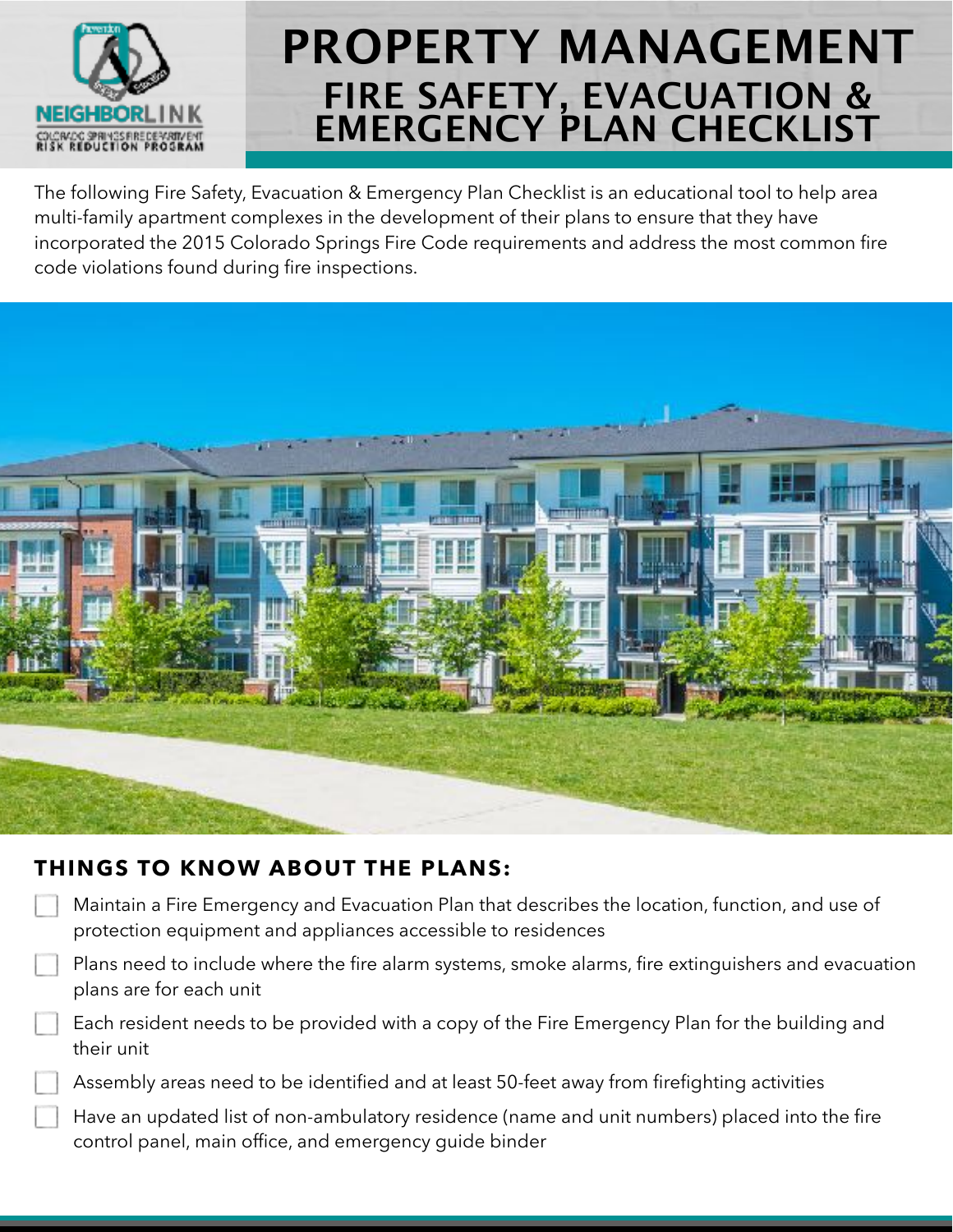

#### **EXITS:**

Exit paths are free and clear from all debris and are illuminated at all times (including the accumulation EXI of snow and ice) Exit Signs are illuminated for at least 90-minutes and powered by an emergency power source Exit doors and stairwell doors are NOT propped open Escape routes are clearly marked Escape routes are NOT locked or blocked and are clear of any debris There are no manually operated flush bolts or surface bolts as they are NOT permitted Egress doors are operable from the egress side without the use of a key or special knowledge or effort Gates used as a component in a means of egress need to conform to the applicable requirements for doors

#### **ADDRESSING:**

- Addressing is plainly visible from street fronting the property
- Address numbers contrast with their background and easy to read
	- Address numbers are at least 5 inches tall and ½ inch stroke width

### **KNOX BOX:**



The Knox box is updated with 2 full sets of labeled keys including, but not limited to:

- $\Box$  Keys for access into and throughout the premises
- $\Box$  Keys to any secured fire protection systems
- $\Box$  Keys to the elevator
- $\Box$  Keys to fire alarm panel and/or pull stations

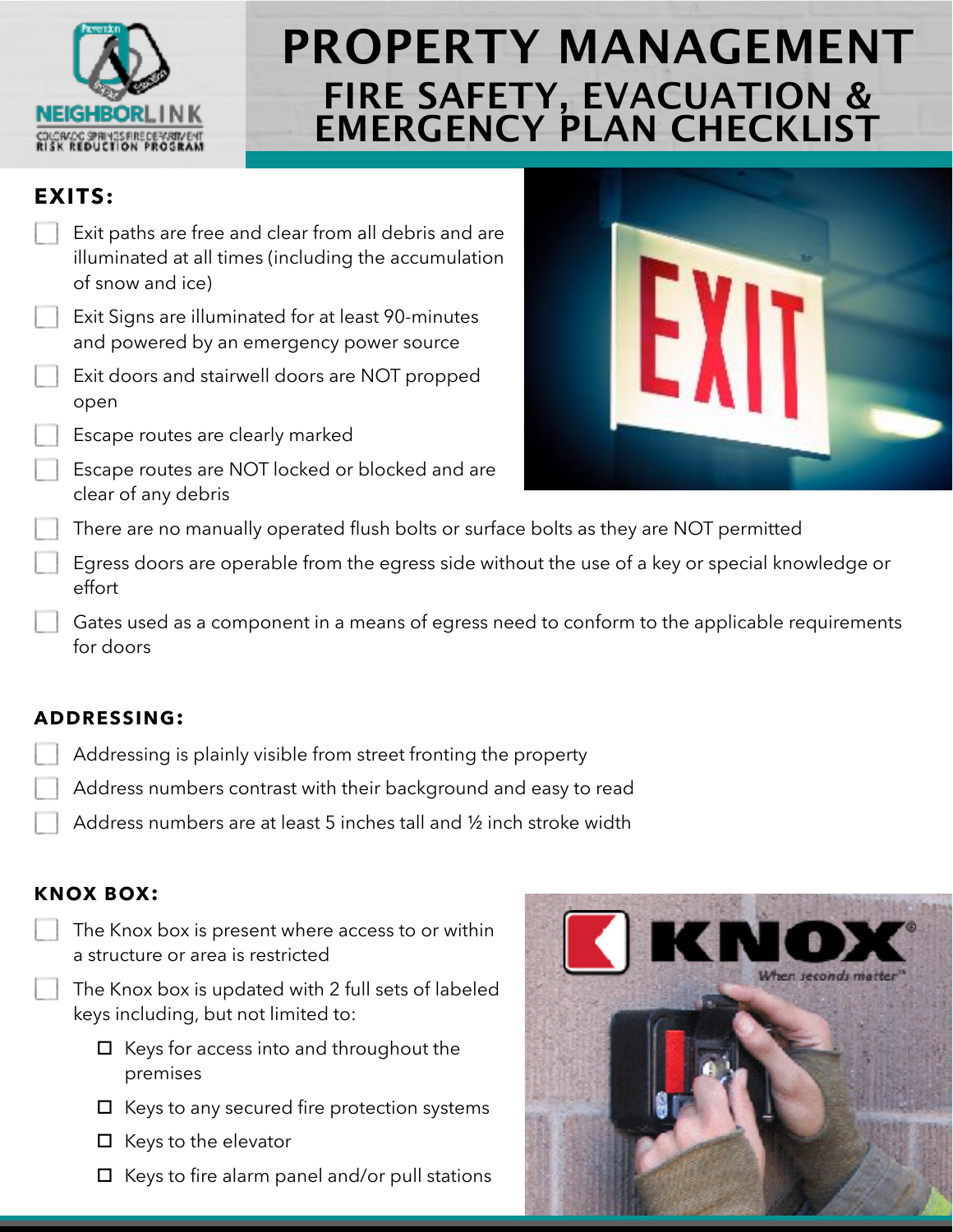

#### **FIRE LANES:**

Fire lanes are clear at all times

Fire apparatus access roads shall NOT be obstructed in any manner, including the parking of vehicles

Any area marked as a fire lane shall be maintained at all times



### **FIRE ALARM & FIRE SPRINKLER SYSTEMS:**

| Fire detection, alarm, and extinguishing systems are maintained in an operative condition at all |
|--------------------------------------------------------------------------------------------------|
| times, and must be replaced or repaired where defective                                          |

| A fire alarm system is installed if building is 3-stories or higher; or more that 16 dwellings/sleeping |
|---------------------------------------------------------------------------------------------------------|
| units                                                                                                   |

Written records of fire alarm inspections and/or smoke alarm installation/maintenance (date and time of battery changes) are current and available for Fire Code Official

There are smoke and carbon monoxide alarms on every level of the building

There are smoke alarms inside every sleeping area and outside of every sleeping area

If there is an automatic fire sprinkler system, there may NOT be anything causing the device to delay activation or obstruct the water distribution pattern

A 3 foot clear space shall be maintained in front of, to the side of, and around fire sprinkler assemblies to include control valves, hose valves, control panels

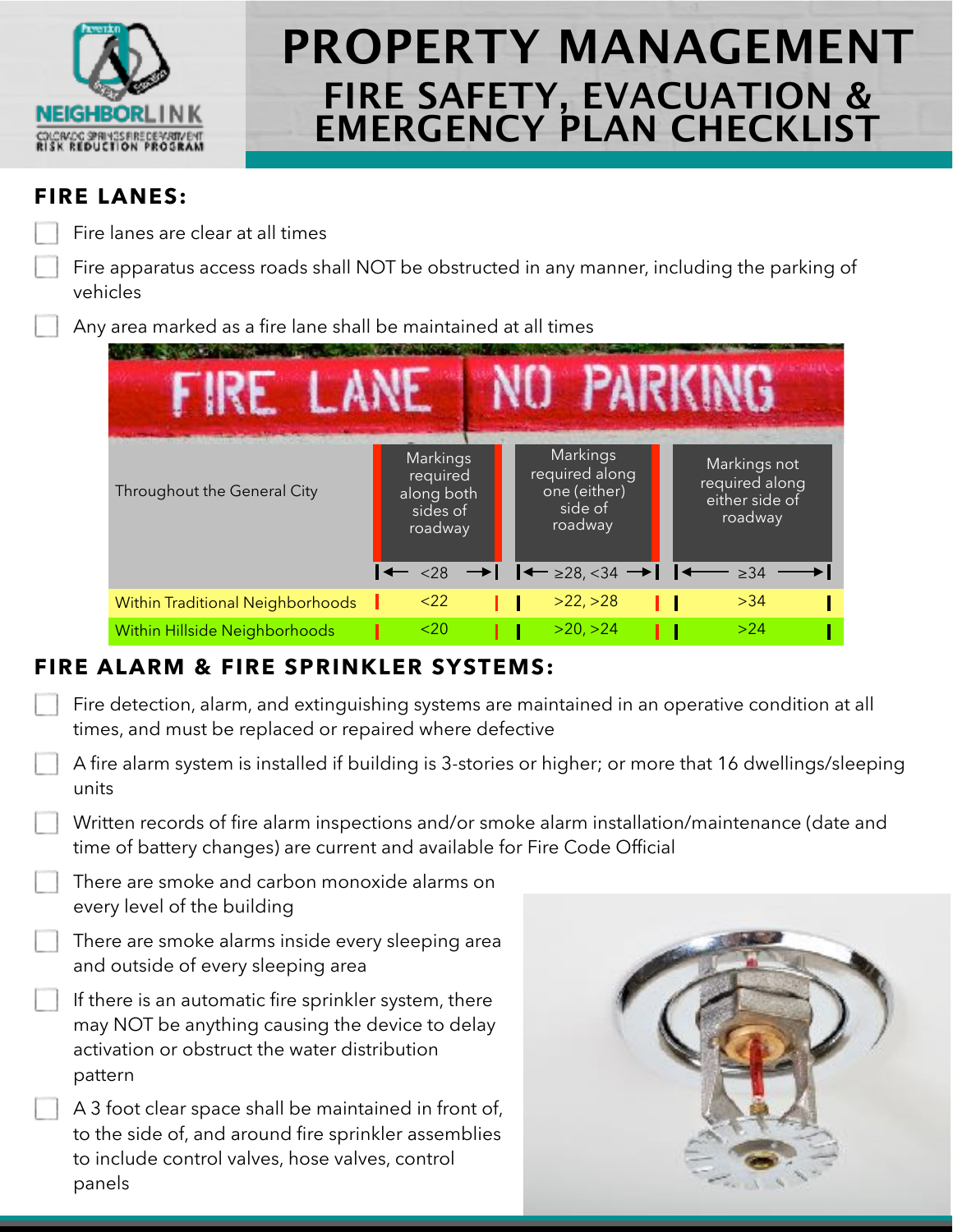

### **FIRE HYDRANTS:**

Fire hydrants are inspected annually by licensed contractor

Fire hydrants are unobstructed at all times (3-foot clearance on all sides) and with guard posts if necessary

Vehicles may NOT park within 5 feet in all directions around fire hydrant



### **ELECTRICAL:**

- Extension cords and flexible cords shall NOT be a substitute for permanent wiring
- Extension cords shall not be affixed to structures, extended through walls, ceilings or floors, or under doors or floor coverings
- Extension cords shall be used only with portable appliances
- Electrical Boxes/Panels have a three-foot clearance and do NOT have open junction boxes or openwiring splices
- Electrical service equipment have a clear working space measuring at least 30-inch in width, 36 inch in depth, and a 78-inch in height
- Heating and cooling systems are inspected and maintained
- Portable space heaters are kept 3-feet away from anything that can burn

## **HAZARDOUS MATERIALS - POOL CHEMICALS:**

- Material Safety Data Sheets (MSDS) are readily available and current
	- Containers are clearly marked and in good condition
	- Visible hazard identification placards are located at the entrances to where Permitted materials are stored, dispensed, used, or handled
	- The following material amounts require a CSFD Permit for storage:
		- □ 500 lbs for "Trichloro" pool shock
		- $\Box$  10 lbs of any hypochlorite pool shocks
		- $\Box$  55 gallons of any acids

*(Note: Salt based pools are not regulated by fire code)*